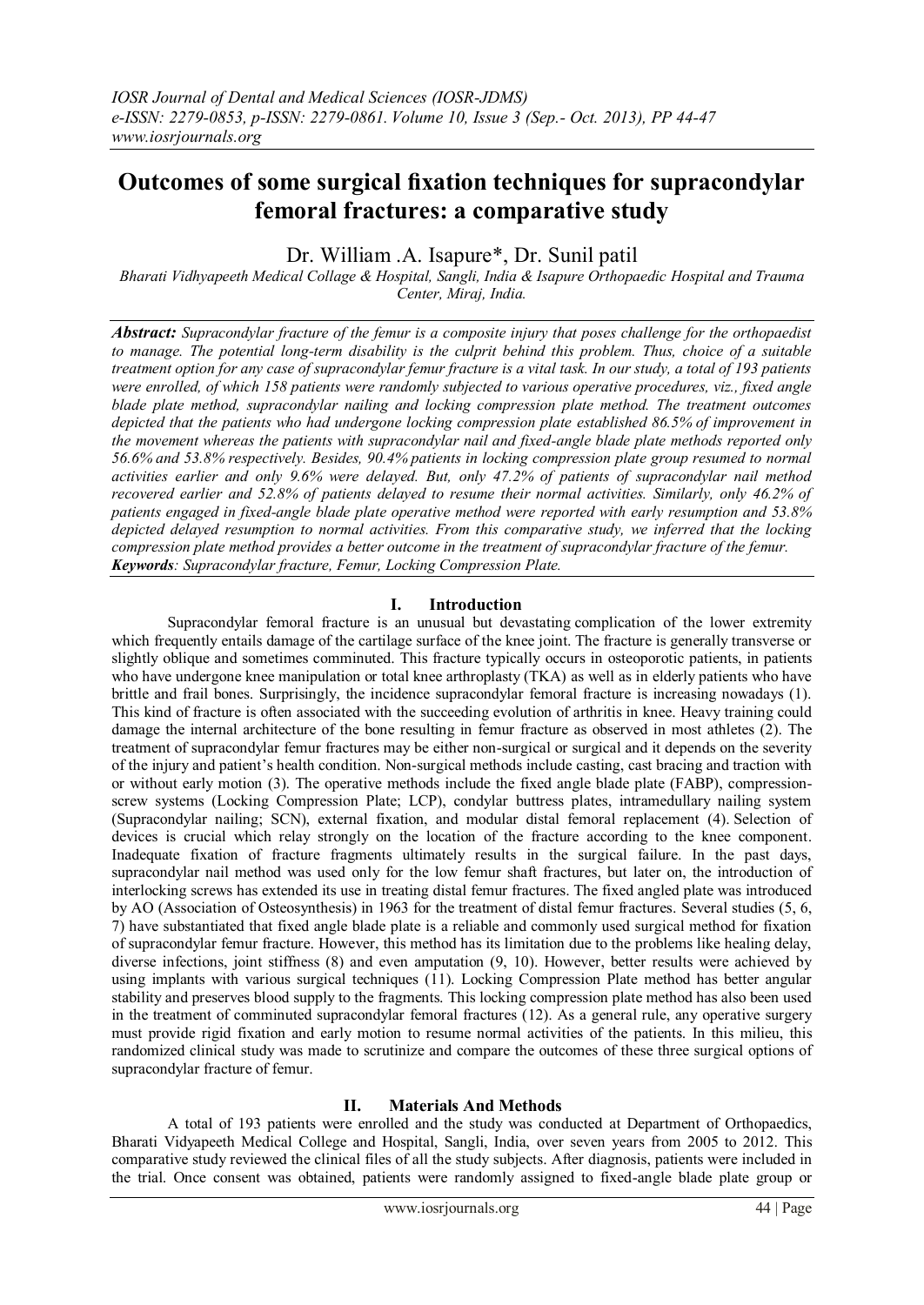locking compression group or supracondylar nail group. After surgery, physiotherapy was initiated to improve the recovery. The treatment outcomes were compared by analyzing the early mobilization, rigid fixation, movements like full flexion of the knee joint and the lesser duration taken by the patient to resume his/ her normal activities.

### **III. Results**

This randomized clinical study included a total of 193 patients, 82% of whom were operated (158/193) and 18% of non-operated (35/193) (Table 1). The distribution of patients according to treatment is shown in Fig 1. Out of 158 patients who undergone surgery, 33.5 % (n=53) of them were treated with fixed angle blade plate, 33% (n=52) patients treated with locking compression plate and remaining 33.5% (n=53) patients switched to supracondylar nail method (Table 1). According to the parameters analyzed after the surgery, patients those who had undergone locking compression plate established 86.5% of improvement in the movement and 13.5% depicted difficulty in movement. Supracondylar nail and fixed-angle blade plate methods reported 56.6% and 53.8% of patients with good improvement with about 43.4% and 46.2% of patients with movement difficulties respectively (Table 2). Also 90.4% patients of locking compression plate group resumed to normal activities earlier and only 9.6% were late. 47.2% of patients of supracondylar nail method recovered earlier and 52.8% of patients delayed to resume their normal activities. 46.2% of patients engaged in fixed-angle blade plate operative method were reported with early resumption and 53.8% depicted delayed resuming to normal activities (Table 3).

### **IV. Discussion**

Supracondylar fracture of the femur is a composite injury that poses challenge for the orthopaedist to manage (3). This serious injury has potential risk to produce long term disability. Osteoporosis, total knee replacement and aging are the prominent risk factors for this fracture. In 1981, supracondylar fracture following the total knee arthoplasty was first reported by Hirsh *et al* (13). Due to unbalanced pull of thigh and calf muscles it is arduous to maintain the bony alignment in treating the distal femur fractures. Supracondylar fracture may also result from rheumatoid arthritis, steroidal use, neurological disorder, osteolytic defects (14), low energy fall in elderly osteoporotic women (15) as well as in elderly osteopenic and debilitated patients (16, 17). Treatment includes both conventional and operative treatments. The average time of mobility in conservative methods have been reported as minimum 3 months (18) and tend to have potential complications such as loss of movement, muscle wasting, thromboembolism and deformities (19). Since, no single method has been advocated for all types of supracondylar fracture (20), determining the appropriate operative treatment must be associated with location of fracture in relation to the femoral knee component (21). Even though early reports of operative treatments had high complication rates, recent techno-advancements have championed early mobilization, high union rates and better post operative level of motion (22). Modalities followed in this study were fixed-angle blade plate, locking compression plate and supracondylar nailing. Fixed angle blade plate is commonly used but often associated with complications. A study by Ito *et al* underscored that the stiffness of fixed-angle blade plate is equivalent to or higher than that of intramedullary nails (23). Locking compression plate (LCP) gives better angular stability and act as both internal and external fixator (24). As a constraint, like all plates, LCP demands wide surgical dissection (25). In our comparative study, treatment outcome was observed according to the movement of knee joint and time taken by the patients to resume their normal activities. Though supracondylar nail offers advantages like short duration of operation, small incision and less blood loss, patients were suffered from stiffness and pain in knee joints. Most of the patients treated by supracondylar nail method and fixed-angle blade plate were found to have restricted movements in post operative period when compared to the locking compression plate. Due to this, the early mobility outcome of patients was very poor. Fixed-angle blade plate did not give rigid fixation as much as locking compression model. So, chances of non-union were elevated and it engendered further complications of fracture healing. Among the patients subjected to LCP method, majority of them showed good movements and resumed to their normal activities soon, when compared with the patients under other surgical options. Over all, the outcome measures in LCP group are comparatively better have major impact on the recovery of the patients of supracondylar femur fractures.

# **V. Conclusion**

From this comparative study we inferred that the locking compression plate method provides a good outcome in the treatment of supracondylar fracture of the femur. Observations based on time to resume towards normal activities and early mobilization were considered as the indicators of surgical outcome. LCP provides rigid fixation, early mobilization and no post operative immobilization. The rate of union is high with low incidence of complications. Hence, locking compression plate method is better than the fixed-angle blade plate and the supracondylar nailing system.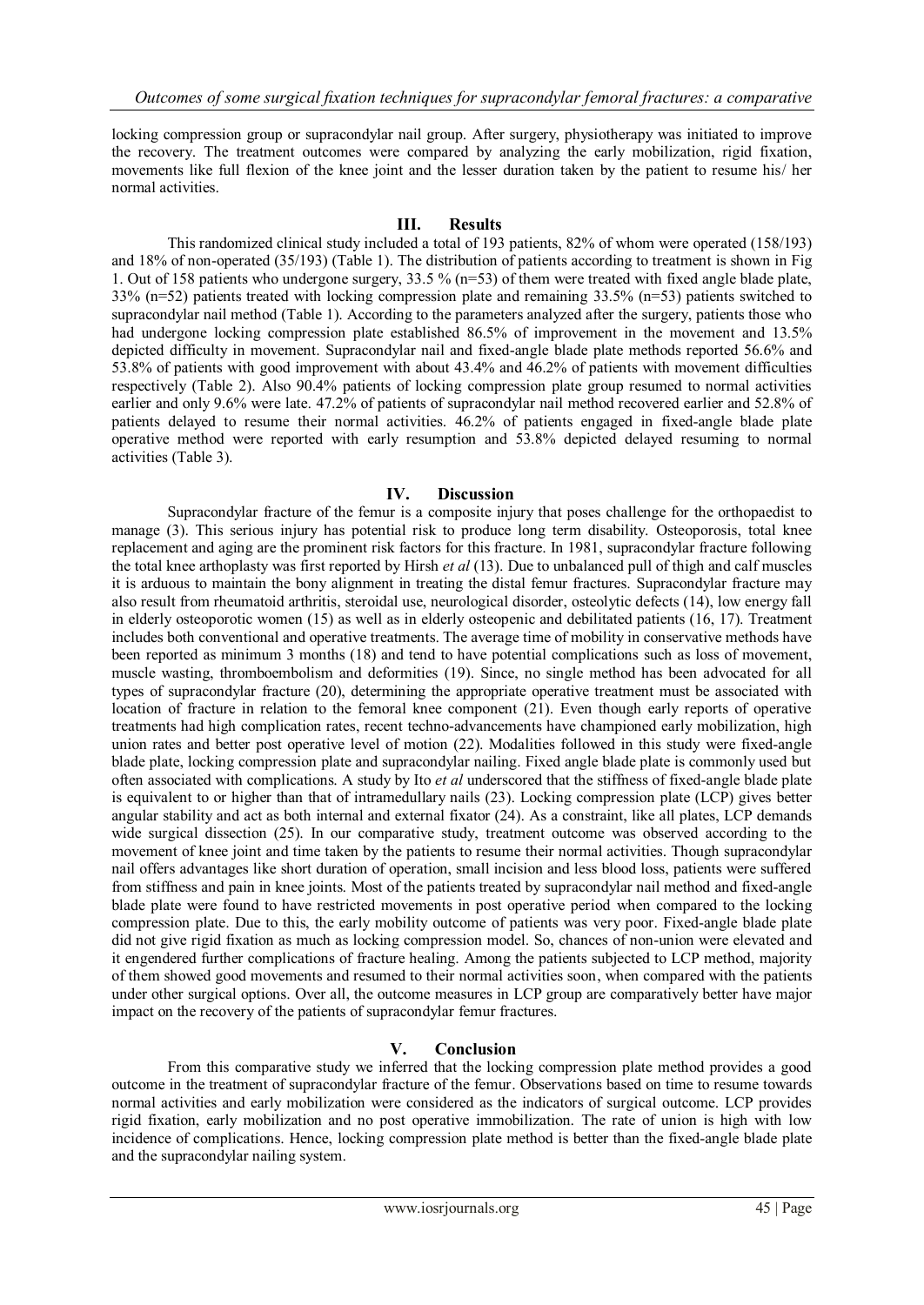- **References**<br>[Updated 5 apr [1]. Steven Rabin. Supracondylar Femur Fractures. [Updated 5 apr 2011;Cited 10 Dec 2012] Available at : http://emedicine.medscape.com/article/1269699-overview#aw2aab6b2b1aa
- [2]. Ortho answer [Internet] 2012 [7 August, 2012; cited 12 Dec 2012] Available at: http://orthoanswer.org/hip/femurfractures/causes.html
- [3]. DiGioia AM III, Rubash HE: Periprosthetic fractures of the femur after total knee arthroplasty. A literature review and treatment algorithm Clin Orthop 271:135, 1991
- [4]. Albert MJ. Supracondylar Fractures of the Femur. J Am Acad [Orthop](http://www.ncbi.nlm.nih.gov/pubmed/10797218) Surg. 1997 May; 5(3):163-171.
- [5]. Bolhofner BR, Carmen B, Clifford P. The results of open reduction and internal fixation of distal femur fractures using a biologic (indirect) reduction technique. J. Orthop. Trauma 1996; 10: 372–7.
- [6]. Huang H, Huang P, Su J, Lin S. Indirect reduction and bridge plating of supracondylar fractures of the femur. Injury 2003; 34: 135– 40.
- [7]. Rademakers MV, Kerkoffs GM, Sierevelt IN et al. Intraarticular fractures of the distal femur: a long term follow-up study of surgically treated patients. J. Orthop. Trauma 2004; 18: 213–19.
- [8]. Figueroa FJ, Resendiz FR, Mont JG. Distal femur fractures. Comparative analysis of two different surgical treatments Acta Ortopedica Mexicana 2010; 24(5): Sep.-Oct: 323-329
- [9]. Hartin NL, Harris I, Hazratwala K. Retrograde nailing versus Fixed-angle blade plating for Supracondylar femoral fractures: a randomized controlled trial. The Journal of Arthroplasty Vol. 11 No. 2 1996.
- [10]. Moore T, Watson T, Green S et al. Complication of surgically treated supracondylar fractures of the femur. J. Trauma 1987; 27: 402– 6.
- [11]. Pritchett JW: Supracondylar fractures of the femur. Clin Orthop 1984; 184: 173-7.
- [12]. Granata JD, Litsky AS, Lustenberger DP, Probe RA, Ellis TJ. Immediate weight bearing of comminuted supracondylar femur fractures using locked plate fixation. **Orthopedics. 2012 Aug 1;35(8):e1210-3.**
- [13]. Hirsh DM, Bhalla S, Roffman M. Supracondylar fracture of the femur following total knee replacement. Report of four cases. J Bone Joint Surg Am 1981;63A:162–3.
- [14]. Rand JA: Supracondylar fracture of the femur associated with polyethylene wear after total knee arthroplasty. J Bone Joint Surg [Am] 76:1389, 1994the 95-degree blade plate and two retrograde nails. J. Orthop.Trauma 1998; 12: 259–66.
- [15]. Kharrazi FD, Chandler RW, Spitzer AI. Supracondylar periprosthetic femur fractures following total knee replacement. Curr Opin Orthop 1999; 10:27–33.
- [16]. William J. Smith, MD, Steven L. Martin, MD, and Jay D. Mabrey, MD. Use of a Supracondylar Nail for Treatment of a Supracondylar Fracture of the Femur Following Total Knee Arthroplasty. The Journal of Arthroplasty Vol. 11 No. 2 1996.
- [17]. Randall S. Peyton, MD, Robert E. Booth, Jr, MD. Supracondylar Femur Fractures Above an Insall-Burstein CCK Total Knee, A New Method of Intramedullary Stem Fixation. The Journal of Arthroplasty Vol. 13 No. 4 1998.
- [18]. Figgie M, Goldberg V, Figgie H, Sobel M: The results of treatment of supracondylar fracture above total knee arthroplasty. J Arthroplasty 5:267, 1990.
- [19]. Chen E Mont MA, Bachner RS: Management of ipsilateral supracondylar femur fractures following total knee arthroplasty. J Arthroplasty 9:521, 1994.
- [20]. Piggot J, Graham HK, McCoy GF. Supracondylar fractures of the humerus in children. Treatment by straight lateral traction. J Bone Jt Surg Br 1986; 68:577e83.
- [21]. Su ET, Kubiak EN, Wal HD, Hiebert BR, Cesare PE. A Proposed Classification of Supracondylar Femur Fractures Above Total Knee Arthroplasties. The Journal of Arthroplasty Vol. 21 No. 3 2006.
- [22]. Healy WL, Siliski JM, Incavo SJ: Operative treatment of distal femoral fractures proximal to total knee replacements. J Bone Joint Surg 75A:27, 1993.
- [23]. Ito K, Grass R, Zwipp H. Internal fixation of supracondylar femoral fractures: comparative biomechanical performance of the 95 degree blade plate and two retrograde nails. J Orthop Trauma. 1998 May; 12(4):259-66.
- [24]. Schutz M, Sudkamp NP. Revolution in plate osteosynthesis: new internal fixator systems. J Orthop Sci 2003; 8:252.
- [25]. Kuo AC, Meehan JP, Lee M, Knee Fusion Using Dual Platings With the Locking Compression Plate. The Journal of Arthroplasty Vol. 20 No. 6 2005.

| Year  | No. of<br>fractured<br>patients | No. of non-<br>operated<br>patients | No. of<br>operated<br>patients | <b>Surgical Option</b>     |                                            |                          |
|-------|---------------------------------|-------------------------------------|--------------------------------|----------------------------|--------------------------------------------|--------------------------|
|       |                                 |                                     |                                | Fixed angle blade<br>plate | <b>Locking Compression</b><br><b>Plate</b> | Supracondylar<br>nailing |
| 2005  | 23                              | 5                                   | 18                             | 2                          |                                            | 9                        |
| 2006  | 20                              | 3                                   | 17                             | 8                          | 6                                          |                          |
| 2007  | 26                              | 6                                   | 20                             | 6                          | 9                                          | 5                        |
| 2008  | 15                              | $\mathfrak{D}$                      | 13                             | 3                          | 4                                          | 6                        |
| 2009  | 27                              | ⇁                                   | 20                             | 7                          |                                            | 8                        |
| 2010  | 25                              | 5                                   | 20                             | 8                          | 6                                          | 6                        |
| 2011  | 37                              | 4                                   | 33                             | 11                         | 9                                          | 13                       |
| 2012  | 20                              | $\mathcal{F}$                       | 17                             | 8                          | 6                                          | 3                        |
| Total | 193 (100%)                      | 35 (18%)                            | 158 (82%)                      | 53(33.5%)                  | 52(33%)                                    | 53(33.5%)                |

**Table 1: Treatment of patients included in the study**